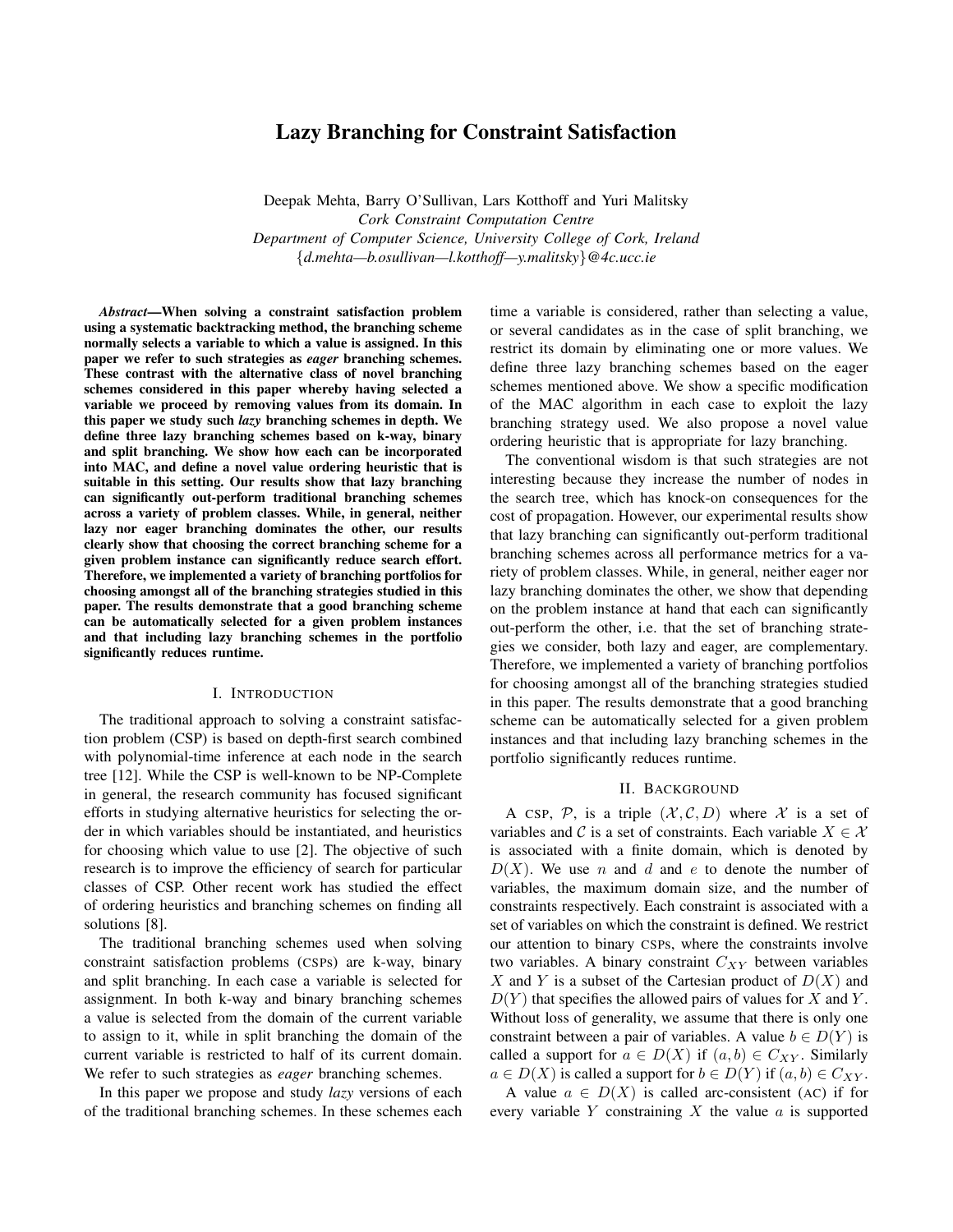

Figure 1. Different branching schemes. The ordering over the values of *X* is assumed to be  $a_1$ ,  $a_2$ ,  $a_3$ ,  $a_4$  and  $a_5$ .

by some value in  $D(Y)$ . A CSP is AC if for every variable *X* ∈ *X*, each value *a* ∈ *D*(*X*) is AC. We use AC(*P*) to denote the CSP obtained after applying arc consistency. If there exists a variable with an empty domain in  $P$  then  $P$  is unsatisfiable and it is denoted by  $P = \perp$ . Maintaining Arc Consistency (MAC) after each decision during search is one of the most efficient and generic approaches to solving CSPs. A *solution* of a CSP is an assignment of values to all the variables that satisfies all the constraints. A CSP is *satisfiable* if and only if it admits at least one solution; otherwise it is *unsatisfiable*. In general, determining the satisfiability of a CSP is NP-complete. Solving a CSP involves either finding one (or more) solution or proving that the CSP is unsatisfiable.

A branching strategy defines a search tree. The wellknown branching schemes are *k*-way branching, binary branching [12] and split branching. An empirical study of these branching strategies is performed in [10]. In *k*-way, when a variable *X* with *k* values is selected for instantiation, *k* branches are formed. Here each branch corresponds to an assignment of a value to the selected variable. An example of *k*-way branching is illustrated in Figure 1(a), where a box denotes a variable selection and an ellipse denotes selecting and assigning a value to the selected variable. Here *X* is the selected variable whose domain is  $\{a_1, a_2, a_3, a_4, a_5\}$  and so  $k=5$ .

In binary branching, when a variable *X* is selected, its values are assigned via a sequence of binary choices. If the values are assigned in the order  $a_1, a_2, \ldots, a_k$ , then two branches are formed for the value  $a_1$ , associated with  $X = a_1$  and  $X \neq a_1$  respectively. The left branch corresponds to a positive decision and the right branch corresponds to a negative decision. The first choice creates the left branch; if that branch fails, or if all solutions are required, the search backtracks to the choice point, and the right branch is followed instead. Crucially, the constraint  $X \neq a_1$  is propagated, before selecting another variablevalue pair. An example is illustrated in Figure 1(b), where a box denotes a variable selection and an ellipse denotes positive/negative decision.

In split branching, when a variable *X* is selected, its domain is divided into two sets:  $\{a_1, \ldots, a_j\}$  and  ${a_{j+1}, \ldots, a_k}$ , where  $j = \lfloor k/2 \rfloor$ . Two branches are formed by removing each set of values from  $D(X)$  respectively. An example is presented in Figure  $1(c)$ , where a box denotes a variable selection and an ellipse denotes that reduction of the domain by half. For simplicity sake, we focus on the restricted versions of binary and split branchings where the new variable is selected only after initializing the current variable.

#### III. LAZY BRANCHING

Both *k*-way and binary branching are *eager* branching schemes whereby, based on some heuristic measure, a value, *a*, is selected and assigned to a selected variable, *X*. If the values assigned to a subset of variables are involved in a solution then the search is on the correct path. Otherwise, it can thrash too many times before refuting the decision  $x = a$ . When the refutation occurs in k-way branching a new untried value is assigned to the variable whereas in binary branching the same is done after propagating  $x \neq a$ . Split branching is less eager, since instead of assigning a value to a variable, its domain is split into two mutually exclusive subsets. Two branches corresponding to these two subsets are formed and the variable is instantiated when a subset contains only one value. Although split branching is less eager, it is not completely pessimistic since the domain is reduced to half in one shot.

We propose a *lazy* branching scheme. Instead of selecting and assigning a value to a variable, we select and remove a value from the variable's domain, thus instantiating variables lazily. For example, the assignment  $X = a_1$ , is equivalent to removing  $a_2$ ,  $a_3$ ,  $a_4$  and  $a_5$  progressively from the domain of *X*. Figure 1(d) is an example of a very simple lazy branching scheme. Each branch corresponds to an assignment of a variable which is done lazily. Instantiating a variable lazily may help in making better decisions, and may reduce the number of failures/mistakes. For example, we might use a value ordering heuristic to find a value that has the least chance of being part of a solution, remove it from the domain and propagate its effect. As search progresses, the value ordering heuristic measure may change and thus may help us make better decisions. We explain this with an example.

Figure 2 depicts part of the micro-structure of an instance of a CSP in which an edge represents a pair of values that are allowed by a constraint. Let us assume that only variable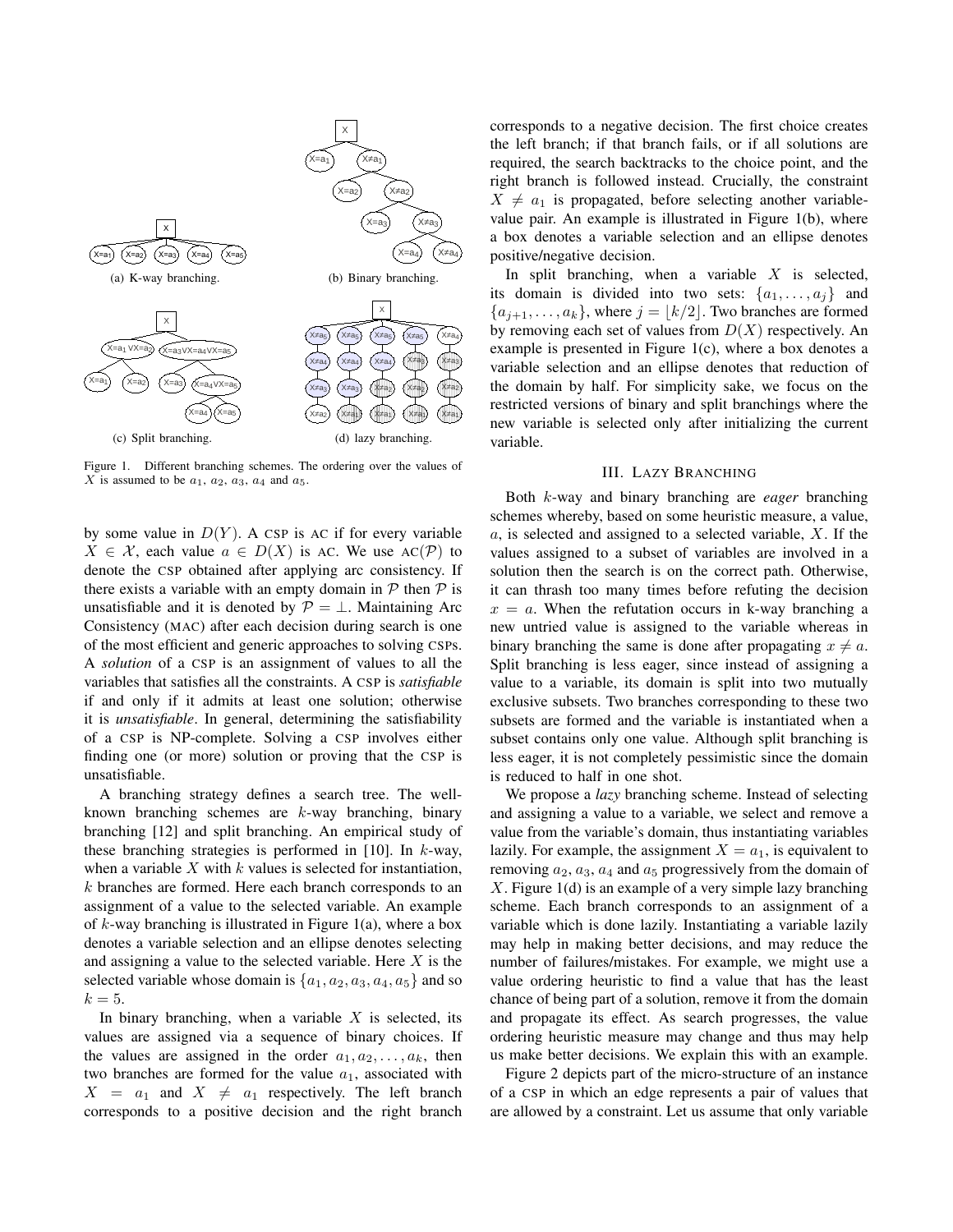

Figure 2. A micro-structure of a part of a CSP.

*X* is connected to the remaining part of the problem, which is not shown in Figure 2(a), and each value of *X* has the same number of conflicts with respect to the variables, which are also not shown in Figure 2(a). Further assume that the variable *X* is selected for instantiation and the heuristic *min-conflict* is used to select a value. If an eager branching scheme is used then *X* would be instantiated to  $x_1$  since the sum of the min-conflicts with respect to variables *U*, *Y* , and *Z* (which are 1, 1 and 2 respectively) is minimum. Notice that when  $X$  is instantiated to  $x_1$  there does not exist any satisfiable assignment for variables *U*, *V* and *W*. One can easily think of scenarios where realizing this can be very challenging for a systematic search algorithm. However, if a lazy branching scheme is used whereby the max-conflict value is selected and removed then the value  $x_3$  would be removed and the result would be Figure 2(b). Notice that before removing  $x_3$ , the number of conflicts of  $x_1$  and  $x_2$ were 4 and 5 respectively, so  $x_1$  is preferred over  $x_2$ . But after removing *x*<sup>3</sup> they are 3 and 2 respectively and therefore  $x_2$  is preferred over  $x_1$ . If there exists a solution involving value  $x_2$  then one can save the effort spent in proving that  $X = x_1$  cannot lead to a solution. Assigning variables lazily might reduce the number of mistakes.

Another advantage of assigning variables lazily is that one can infer dependencies between *explicitly* removed values of the selected variable as a result of making (negative) decisions, and the *implicitly* removed values of the selected variable as a result of enforcing local consistency, such as arc consistency when using the MAC algorithm. These dependencies can be exploited to reduce the number of decisions. For example, if  $a_3$  is removed from  $D(X)$  when arc consistency is enforced after taking the negative decisions  $X \neq a_5$ and  $X \neq a_4$  in the first branch of Figure 1(d). One can infer the following implication:  $X \neq a_5 \land X \neq a_4 \rightarrow X \neq a_3$ . This effectively means that there does not exist any solution in the resulting subproblem after selecting variable *X* where  $X = a_3$ . Therefore, if the decision of instantiating X to  $a_3$ has not yet been tried, then there is no need to try it. Hence, the third branch of Figure 1(d) can be avoided.

In Figure 1(d) there are many nodes that are common to different branches and so they can be shared among them. Below we show three different ways of factoring out the common nodes, which lead to lazy versions of k-way, binary and split branching schemes. By lazy k-way and lazy binary branching we mean that the instantiation of a variable is done lazily. By lazy split branching we mean that the domain of the variable is split lazily. In the following sections we describe these lazy branching schemes and assume that a reverse lexicographic ordering is used for removing the values from the selected variable.

#### *A. Lazy k-way Branching*

In Figure 1(d), the first two assignments of *X* (or branches) have three nodes in common, the first three assignments have two nodes in common and the first four assignments have one node in common. Figure 3(a) is a result of sharing them among different branches. The node on the left branch corresponds to a negative decision  $X \neq a_i$ and the node on the right branch is a decision of removing values which have already been tried. More precisely, the right branch is a set of negative decisions  $X \neq a_j$  such that  $j < i$ , which results in the positive decision  $X = a_i$ . Each leaf node in Figure 3(a) corresponds to an assignment of *X*.



Figure 3. Lazy k-way branching.

An inherent feature of k-way branching is that whenever a decision,  $X = a$ , is proved to be false,  $X \neq a$  is propagated in each unexplored branch emanating after selecting *X*. For example, when  $X = a_1$  is refuted,  $X \neq a_1$  is propagated in each subsequent branch emanating after selected variable *X* in Figure 1(a). Notice that this feature is also present in Figure 3(a). Therefore we call this *lazy k-way branching*.

In *k*-way branching, if *k* branches are explored after selecting a variable, then each value is removed at most (*k−*1) times, and in algorithms like MAC, the work required for propagating the impact of removing a value is repeated. This repetition is reduced in lazy *k*-way branching since the nodes corresponding to some negative decisions are shared over different assignments. Another advantage is that some assignments can be avoided. For example, as explained in previous section if  $X \neq a_3$  is removed after propagating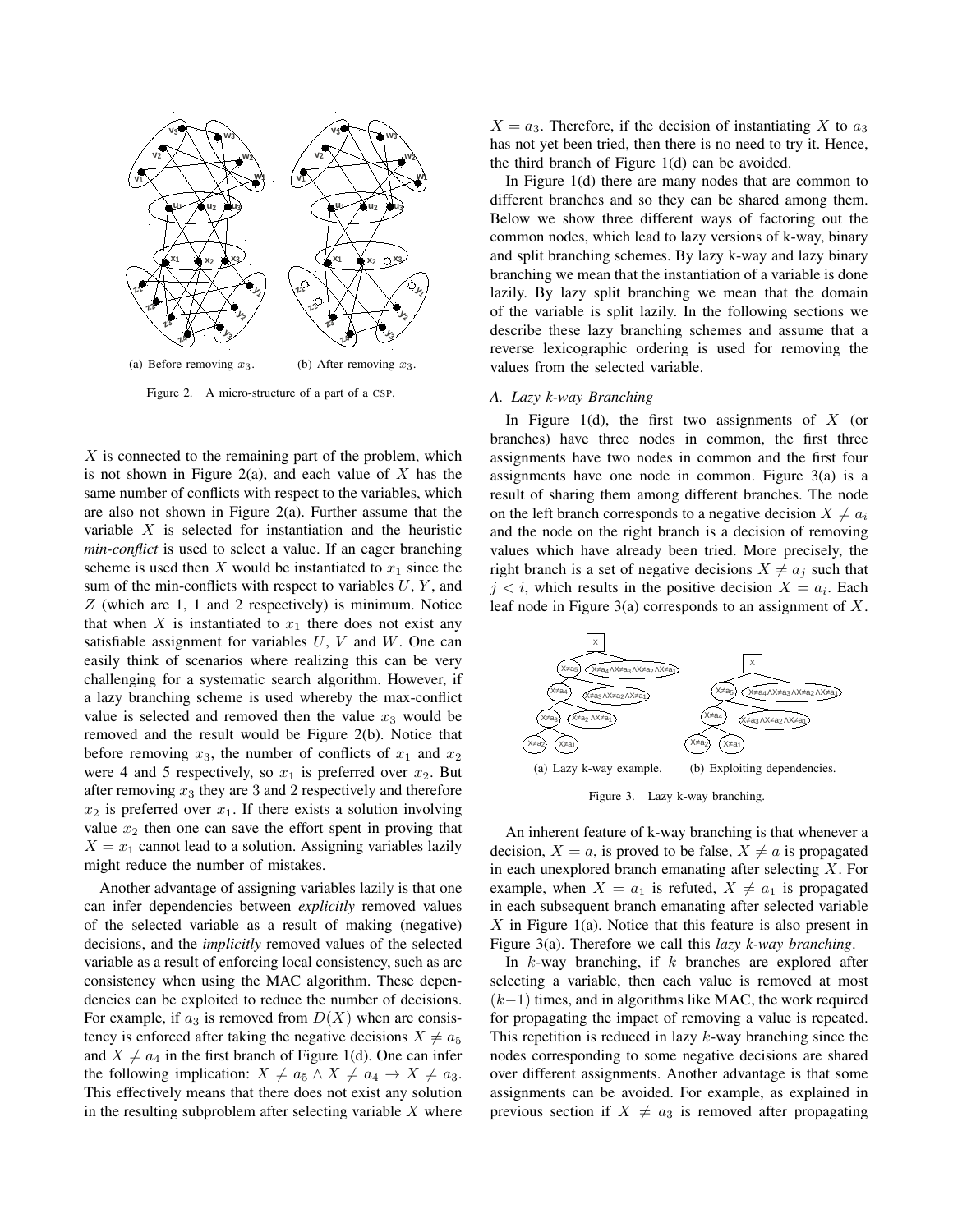$X \neq a_4$  and  $X \neq a_5$  then  $X = a_3$  can be avoided. The resultant tree for lazy k-way branching is shown in Figure 3(b). The work of van Hoeve and Milano in [13] can be seen as a specific case of lazy k-way branching if the decisions are only postponed when there are ties among the values.

Algorithm 1 presents pseudo-code to incorporate lazy kway branching in MAC algorithms. MAC*LK* requires CSP  $P$  and the current variable  $Y$ . If  $Y$  is null then a new variable is selected (Line 2). After the current variable, *X*, is determined, the domains are saved in *D′* (Line 5). A value *v* is selected and removed from  $D(X)$ , and AC is enforced (Line 5-6). If  $P$  is arc-consistent then the left branch is created (Line 7-9). If *X* is not instantiated then MAC*LK* is invoked with the current variable *X*. The right branch is created by restoring the domains to  $D'$  and by initializing *X* to *v*. As a result *X* will never be assigned any untried value that is removed as a result of enforcing arc consistency after making one or more negative decisions involving the variable *X*.

## *B. Lazy Binary Branching*

An inherent feature of binary branching is that when a refutation occurs it is propagated before assigning any other value to the variable. Each subsequent refutation is shared over all the subsequent assignments. In Figure 1(d) if  $X \neq a_1$  is shared in the last four branches,  $X \neq a_2$  is shared in the last three branches, and  $X \neq a_3$  is shared in the last two branches then the result is a search tree as shown in Figure 4(a). We call this lazy binary branching. As before if  $a_3$  is removed from  $D(X)$  after propagating  $X \neq a_5$  and  $x \neq a_4$  in the first branch then it can be removed before exploring the subsequent branches which is shown in Figure 4(b).

Algorithm 2 presents pseudo-code to incorporate lazy binary branching in MAC algorithms. Lines 5-7 repeatedly select and remove a value from the domain until the current variable is uninstantiated and there is no domain-wipeout. Each selected value is added to the set  $V$ . When the loop terminates, the set *V* contains all the values that were selected and removed and are not yet assigned to the variable *X*. Notice that *V* does not contain any value that was

## Algorithm 1  $MAC_{LK}(P, Y)$

| <b>Require:</b> $\mathcal{P}$ : input CSP $(\mathcal{X}, \mathcal{C}, D)$ ; Y: current variable |
|-------------------------------------------------------------------------------------------------|
| 1: if $\mathcal{X} = \emptyset$ then solution found and stop search                             |
| 2: if $Y = \text{null}$ then select and remove X from X                                         |
| 3: else $X \leftarrow Y$                                                                        |
| $4: D' \leftarrow D$                                                                            |
| 5: select and remove any value v from $D(X)$                                                    |
| 6: $\mathcal{P} \leftarrow \text{AC}(\mathcal{P})$                                              |
| 7: if $\mathcal{P} \neq \perp$ then                                                             |
| 8: if $ D(X)  = 1$ then MAC <sub>LK</sub> (P, null)                                             |
| 9:<br>else MAC <sub>LK</sub> $(\mathcal{P},X)$                                                  |
| 10: $D \leftarrow D'$ ; $D(X) \leftarrow \{v\}$ ; $P \leftarrow AC(P)$                          |
| 11: if $P \neq \perp$ then MAC <sub>LK</sub> (P, null)                                          |
| 12: $D \leftarrow D'$                                                                           |
|                                                                                                 |



removed as a result of enforcing arc consistency in the left branch. If the right branch is explored then  $D(X)$  is set to *V* .

| Algorithm 2 MAC <sub>LB</sub> $(\mathcal{P}, Y)$                                                                                            |
|---------------------------------------------------------------------------------------------------------------------------------------------|
| <b>Require:</b> $P:$ input CSP $(X, C, D)$ ; Y: current variable                                                                            |
| 1: if $\mathcal{X} = \emptyset$ then solution found and stop search                                                                         |
| 2: if $Y = null$ then select and remove any variable X from X                                                                               |
| 3: else $X \leftarrow Y$                                                                                                                    |
| 4: $V \leftarrow \emptyset: D' \leftarrow D$                                                                                                |
| 5: while $P \neq \perp \wedge  D(X)  > 1$ do                                                                                                |
| 6: select and remove any value v from $D(X)$                                                                                                |
| 7: $V \leftarrow V \cup \{v\}; \mathcal{P} \leftarrow \text{AC}(\mathcal{P})$                                                               |
| 8: if $P \neq \perp$ then MAC <sub>LB</sub> (P,null)                                                                                        |
| 9: $D \leftarrow D'$ ; $D(X) \leftarrow V$ ; $P \leftarrow AC(P)$                                                                           |
| 10: if $P \neq \perp$ then                                                                                                                  |
| 11: <b>if</b> $ D(X)  = 1$ then $\text{MAC}_{LS}(\mathcal{P}, \text{null})$ else $\text{MAC}_{LS}(\mathcal{P}, X)$<br>12: $D \leftarrow D'$ |
|                                                                                                                                             |

## *C. Lazy Split Branching*

Another way of sharing nodes among different branches of Figure 1(d) is to share the first three decision nodes amongst the first two branches and last two decision nodes amongst the last three branches. The result is shown in Figure 5(a). This is called lazy split branching. Although in split branching the assignment of a variable is also done lazily: a subset of values are determined and removed eagerly. In lazy split branching both the subset of values that is removed from the domain and its cardinality are determined lazily.

Pseudo-code for implementing lazy split branching in MAC is shown in Algorithm 3. After the current variable, *X*, is determined, a set *V* for storing negative decisions is initialized to *∅*, and the domains of the variables are saved in *D'* (Line 7). While  $|V| < |D(X)|$  and there is no domain wipe-out, a value *v* is selected and removed from  $D(X)$ , it is added to the set  $V$ , and  $AC$  is enforced (Line 5-7). When the loop is terminated and if no domain is empty then the left branch is created (Line 8-9). The right branch is created by restoring the domains to  $D'$  (Line 10) and setting  $D(X)$ to the set *V*, which is the set of values that were removed earlier.

For example for Figure  $5(a)$  the loop (in Line 5) is terminated after the node  $X \neq a_3$  (in the left branch). When the algorithm backtracks it first removes all those values that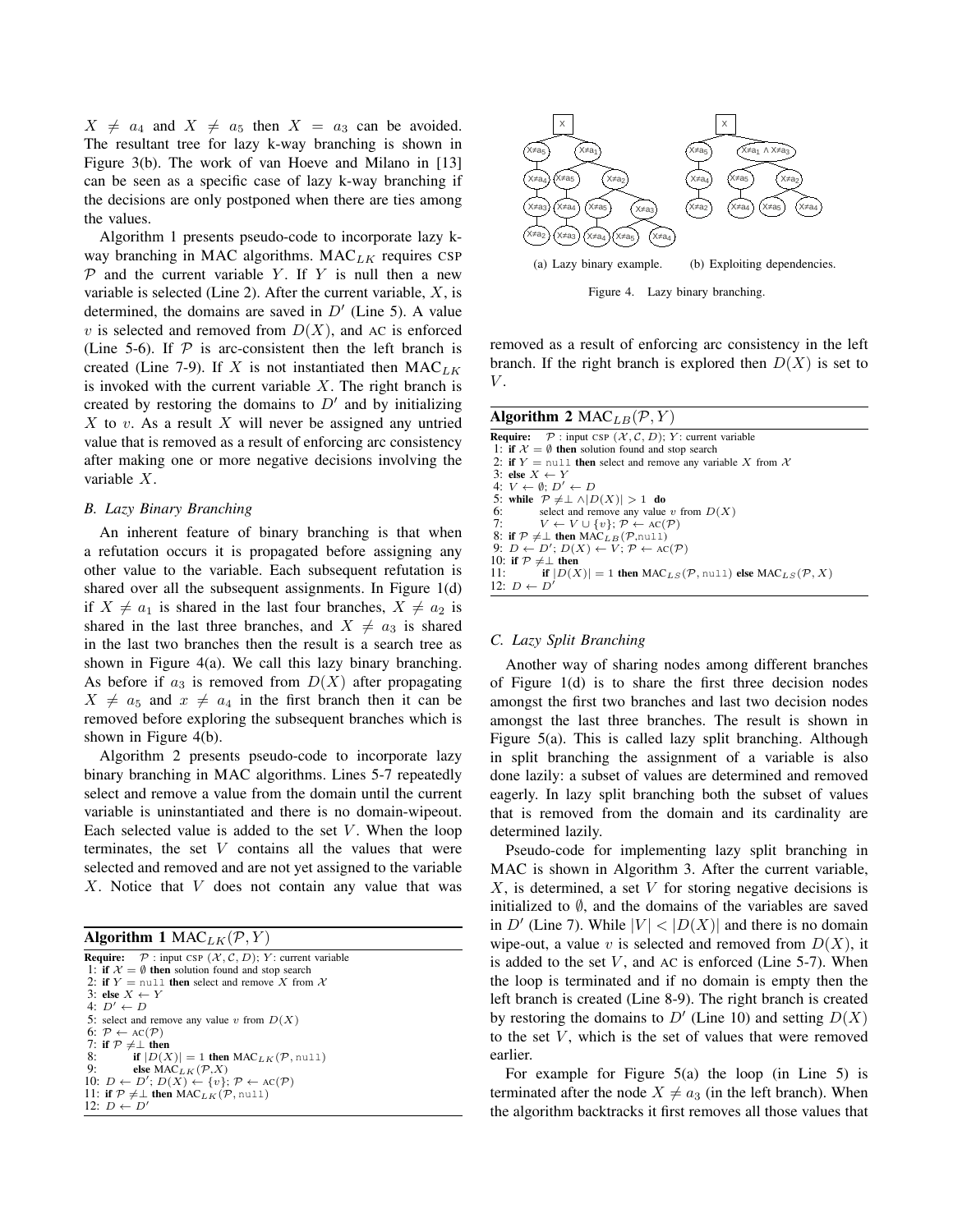

Figure 5. Lazy split branching.

are already tried as assignments to the current variable, e.g., in Figure 5(a)  $X \neq a_1 \wedge X \neq a_2$  is enforced on the right branch. The algorithm also removes all those values of *X* that were removed while enforcing arc-consistency in the left branch. For example, if  $a_3$  is removed when arc consistency is enforced after the decision  $X \neq a_4$  then  $X \neq a_3$  is also enforced in the right branch node as shown in Figure 5(b). This is done in Line 11 of  $MAC_{LS}$  when  $D(X)$  is set to *V*, which in this case contains only  $a_4$  and  $a_5$ .

Algorithm 3 MAC*LS*(*P, Y* ) **Require:**  $P$  : input CSP  $(X, C, D)$ ; *Y* : current variable 1: if  $\mathcal{X} = \emptyset$  then solution found and stop search 2: if  $Y = \text{null}$  then select and remove any variable *X* from  $X$ 3: else *X ← Y* 4: *V ← ∅*; *D′ ← D* 5: while  $P \neq \perp \wedge |V| < |D(X)|$  do 6: select and remove any value *v* 6: select and remove any value *v* from  $D(X)$ <br>7.  $V \leftarrow V \cup \{v\}$ ,  $\mathcal{P} \leftarrow AC(\mathcal{P})$  $V \leftarrow V \cup \{v\}; \mathcal{P} \leftarrow \text{AC}(\mathcal{P})$ 8: if  $P \neq \perp$  then<br>9. if  $|D(X)|$ if  $|D(X)| = 1$  then  $MAC_{LS}(\mathcal{P}, \text{null})$  else  $MAC_{LS}(\mathcal{P}, X)$ 10: *D* ← *D'*; *D*(*X*) ← *V*; *P* ← AC(*P*) 11: if  $P \neq \perp$  then<br>12: if  $|D(\lambda)|$ if  $|D(X)| = 1$  then MAC<sub>*LS*</sub></sub> $(P, \text{null})$  else MAC<sub>*LS*</sub> $(P, X)$ 

#### IV. VALUE ORDERING FOR LAZY BRANCHING

Two well-known value ordering heuristics for eager branching schemes that are based on the notion of support are *min-conflict* [2] and *promise* [3]. The heuristic *minconflict* associates with each value of each variable the sum of the number of values in the domains of the other variables that are *not supported*. The values are then considered in the increasing order of this count. The heuristic *promise* associates with each value the product of the number of *supported* values in the domain of each variable. The value with the highest product is chosen subsequently. For a eager branching scheme the value that has the highest chance of leading search to a solution is selected and assigned to the variable. But in a lazy branching scheme we want to select and remove the value from a variable that has the least chance of leading search to a solution. An adaptation of min-conflict and promise for lazy branching schemes would be max-conflict and anti-promise, respectively.

In k-way and binary branching when the min-conflict value ordering heuristic is used, the number of conflicts associated with a value indicates how many values will be removed from the other domains, which is not necessarily true for lazy branching schemes. The reason is that the values of other domains that are in conflict with the removed value might be supported by the other values of the same variable. For example, let us assume that  $D(X) = \{a_1, \ldots, a_{10}\}\$  and  $a_1$  and  $a_2$  have 5 and 7 conflicts in  $D(Y)$  respectively. It is possible that removing  $a_1$  from  $D(X)$  may remove more values than removing  $a_2$  from  $D(X)$ . This would happen when  $a_1$  is supporting more values of  $D(Y)$  for which it is unique in  $D(X)$ . Based on this idea we propose a value ordering heuristic for lazy branching schemes. Let  $unique(X, Y, a) =_{def} |\{b : |\{(a, b) \in C_{XY}\}| = 1\}|$  be the number of values in  $D(y)$  for which  $a \in D(X)$  is the only support in  $D(x)$ . We select the value  $a \in D(X)$ whose  $\sum_{C_{XY} \in \mathcal{C}}$  unique $(X, Y, a)$  is minimal. We call this the *min-removal* value ordering heuristic.

#### V. EXPERIMENTAL RESULTS

Our experimental evaluation is two fold. First in Section V-A we compare the performance of lazy and eager branching schemes. The primary objective of these experiments is to investigate whether lazy branching schemes dominate, or are dominated by, eager schemes. We find that both lazy and eager schemes can significantly out-perform each other. Therefore, a second objective of our experiments is to determine the extent to which lazy and eager schemes are complementary. We find that if the branching scheme corresponding to the best runtime for a given instance can be chosen, the overall reduction in search effort can be significant.

In Section V-B we develop a number of portfolios of branching schemes that try to select the best branching scheme for each instance. These experiments show that the complementary nature of eager and lazy branching schemes can be exploited in practice. Specifically, several portfolios have performance comparable with selecting the best possible branching strategy for a given problem instance.

#### *A. Comparing Eager and Lazy Branching*

Throughout our experiments and branching schemes we use dom/wdeg [1] as a variable ordering heuristic. We use the min-conflict value ordering heuristic for eager branching schemes and the min-removal value ordering heuristic with max-conflict as a tie-breaker for lazy branching schemes, as discussed earlier in this paper. Search effort was measured in terms of visited nodes, failures and the solution time in seconds. All algorithms were implemented in C. The experiments were carried out as a single thread on Dual Quad Core Xeon CPU, running Linux 2.6.25 x64, with 11.76 GB of RAM, and 2.66 GHz processor speed. We perform experiments on the binary CSPs, however, the principle of lazy branching is not limited to them.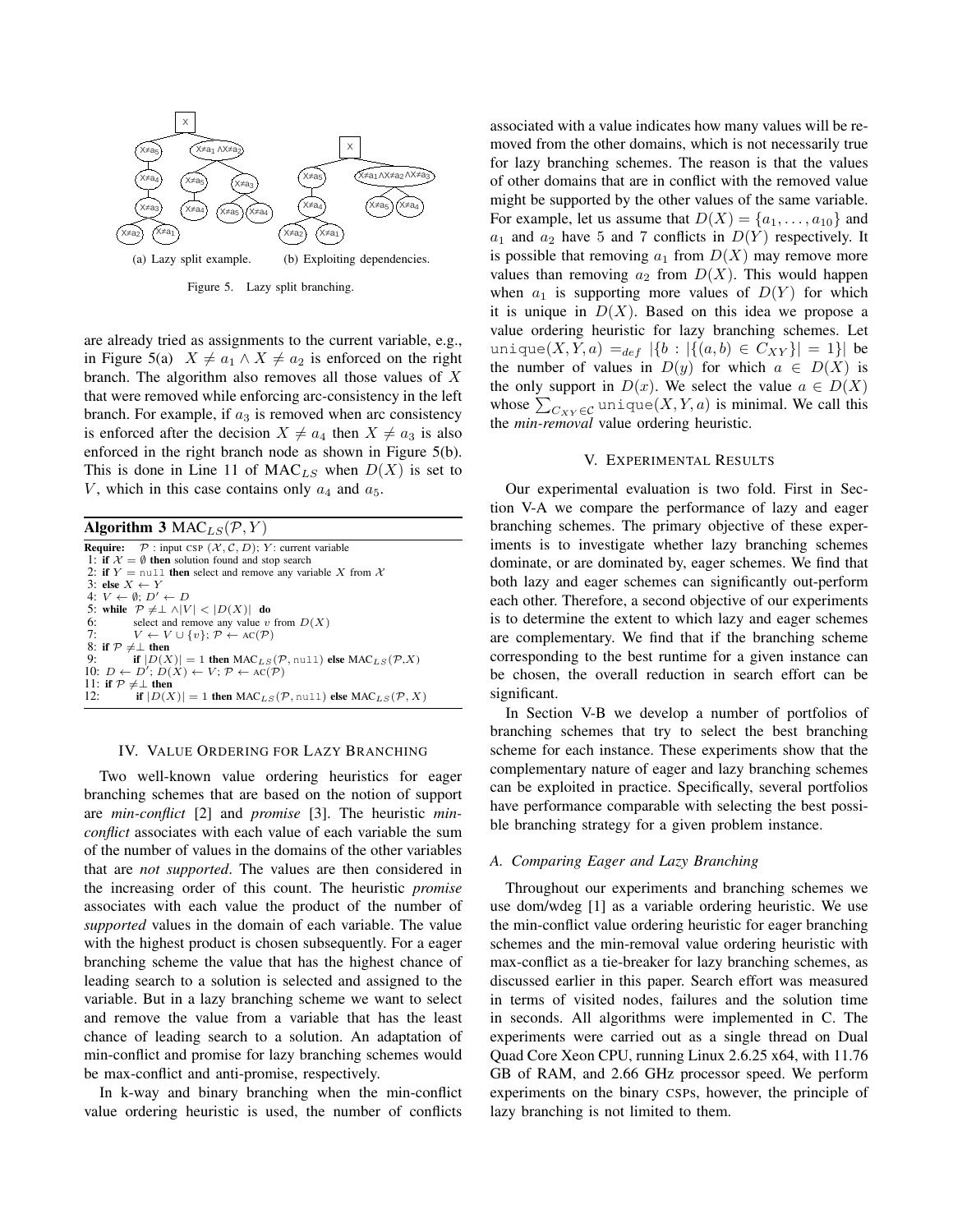Random Binary CSPs. We first experimented with Model B random binary problems [4], where a random CSP instance is characterised by  $(n, d, p_1, p_2)$ , where *n* is the number of variables, *d* is the uniform domain size of each variable,  $p_1$  is the density of the graph, and  $p_2$  is the tightness of a constraint. For each combination of (*n, d*) *∈ {*(20*,* 80), (30*,* 70), (40*,* 40) (40*,* 80), (50*,* 50)*}* and *p*<sup>2</sup> *∈ {*0*.*65*,* 0*.*7*,* 0*.*75*,* 0*.*8*,* 0*.*85*}* we computed the critical value of  $p_1$  and generated 20 instances. These experiments clearly show that each scheme can be out-performed by orders of magnitude by another. We do not present these results in detail for space reasons.

We also generated a class of instances by merging a Model B random instance with the structure depicted in Figure 2. Thereby we created a set of instances in which an early mistake during search would make search very challenging. The results are shown in the first two rows of Table I, where  $hc_1$  and  $hc_2$  denote that  $(40, 10, 0.93, 0.11)$ and (50*,* 10*,* 0*.*81*,* 0*.*10) Model B random classes were used to merge with the structure described before. Notice that lazy branching can significantly out-perform eager branching.

Non-Random CSPs. We also performed experiments on instances of balanced quasi-group with holes (qwh), quasicompletion (qcp), modified radio-link frequency assignment (rlfap), forced random binary (frb), queens attacking (qa), geometric (geo) and dual encoding of 3-SAT problems (ehi) that were used as benchmarks in the first CP solver competition.<sup>1</sup> Some results on which lazy branching performs better than eager branching are shown in Table I.

Table II demonstrates the complementary nature of eager and lazy branching. In this table, for each problem class, we present the cumulative runtime required to solve all instances in the class; the number of instances is given for each class. For each scheme (k-way, binary and split) we present both cumulative time for eager and lazy branching, along with the cumulative time associated with picking the best runtime per instance, in the oracle columns, corresponding to a choice of the best branching scheme in each case. We highlight the oracle time in bold when it is better than the best of the two branching schemes, which demonstrates that they complement each other.

We also present in the three right-most columns the oracles for each of the eager, lazy and overall strategies. These correspond to the cumulative time associated with the best choice of the three eager strategies, the three lazy strategies, or all six strategies, respectively. These results clearly motivate the value, and complementarity, of both eager and lazy branching schemes, and demonstrates that if one could select amongst the six branching schemes presented in this paper to each problem instance that significant performance improvements would be observed. We tackle this question in the next section.

Table I EXAMPLES OF INSTANCES ON WHICH LAZY BRANCHING OUTPERFORMS EAGER BRANCHING.

|                    |        | k-way            |                 | binary   |                | split    |                |  |  |
|--------------------|--------|------------------|-----------------|----------|----------------|----------|----------------|--|--|
| problem instance   | metric | eager            | lazy            | eager    | lazy           | eager    | lazy           |  |  |
|                    | fails  | 1079410          | 38865           | 1214869  | 38055          | 1208956  | 35862          |  |  |
| hc <sub>1</sub>    | time   | 73.00            | 2.88            | 87.23    | 2.95           | 86.48    | 2.71           |  |  |
|                    | nodes  | 2015179          | 77779           | 2429754  | 81966          | 2417933  | 76386          |  |  |
|                    | fails  | 23M              | 182395          | 24M      | 171425         | 24M      | 157596         |  |  |
| hc <sub>2</sub>    | time   | 1940.79          | 16.76           | 2175.54  | 15.91          | 2163.81  | 14.44          |  |  |
|                    | nodes  | 44M              | 364845          | 49M      | 360033         | 49M      | 329590         |  |  |
|                    | fails  |                  | 5718055 2159983 | 2226450  | 2159983        | 2226450  | 2159983        |  |  |
| qwh-o25-h235-b27   | time   | 255.03           | 91.73           | 96.54    | 94.10          | 97.929   | 93.09          |  |  |
|                    | nodes  | 10949267 4320004 |                 |          | 44529334551590 | 4452933  | 4537049        |  |  |
|                    | fails  | 90M              | 7M              | 91M      | 7M             | 91M      | 7M             |  |  |
| qwh-o25-h235-b993  | time   | 5022.39          | 392.25          | 5058.77  | 402.64         | 5071.86  | 391.30         |  |  |
|                    | nodes  | 178M             | 13M             | 183M     | 14M            | 183M     | 14M            |  |  |
|                    | fails  | 45M              | 248696          | 56M      | 248696         | 56M      | 248696         |  |  |
| qcp-o20-h187-b217  | time   | 1737.26          | 12.91           | 2149.39  | 13.30          | 2146.02  | 12.08          |  |  |
|                    | nodes  | 87M              | 497418          | 112M     | 509371         | 112M     | 509079         |  |  |
|                    | fails  | 897M             | 224M            | 1146M    | 224M           | 1146M    | 224M           |  |  |
| qcp-o20-h187-b6    | time   | 31594.86         | 7576.98         | 39243.08 | 7839.63        | 39334.80 | 7590.79        |  |  |
|                    | nodes  | 1756M            | 449M            | 2293M    | 473M           | 2293M    | 471M           |  |  |
|                    | fails  | 35425            | 18434           | 28340    | 9243           | 25609    | 10427          |  |  |
| scen2 f25          | time   | 1.13             | 0.99            | 1.30     | 1.12           | 1.18     | 0.94           |  |  |
|                    | nodes  | 41279            | 36866           | 56678    | 52938          | 51216    | 34456          |  |  |
|                    | fails  | 3047953 1774349  |                 | 2558887  | 920263         | 2341643  | 1016562        |  |  |
| scen $11 f7$       | time   | 73.00            | 61.27           | 88.36    | 88.30          | 79.34    | 68.17          |  |  |
|                    | nodes  |                  | 3643215 3548696 | 5117772  | 5357476        | 4683284  | 3266799        |  |  |
|                    | fails  | 13020            | 156769          | 173442   | 54649          | 225840   | 162809         |  |  |
| graph2_f25         | time   | 0.27             | 4.44            | 4.31     | 2.42           | 5.72     | 5.84           |  |  |
|                    | nodes  | 16501            | 313536          | 346882   | 220284         | 451678   | 446554         |  |  |
|                    | fails  | 21955            | 7524            | 20320    | 5694           | 19595    | 5720           |  |  |
| graph9_f10         | time   | 0.96             | 0.43            | 1.04     | 0.56           | 1.03     | 0.48           |  |  |
|                    | nodes  | 29154            | 15046           | 40638    | 26833          | 39188    | 16461          |  |  |
|                    | fails  | 108088           | 57564           | 104753   | 73214          | 105026   | 54856          |  |  |
| frb40-19-5-bis     | time   | 6.14             | 3.72            | 6.65     | 5.63           | 6.76     | 3.99           |  |  |
|                    | nodes  | 174924           | 115166          | 209517   | 187345         | 210065   | 128149         |  |  |
|                    | fails  | 2577022          | 107078          | 2493696  | 102227         | 2505655  | 106549         |  |  |
| frb50-23-5-bis     | time   | 182.79           | 8.52            | 199.38   | 9.76           | 201.95   | 9.60           |  |  |
|                    | nodes  | 4181106          | 214210          | 4987408  | 265615         | 5011331  | 249779         |  |  |
|                    | fails  | 855640           | 479928          | 747821   | 557990         | 733060   | 519875         |  |  |
| qa_6               | time   | 20.32            | 11.83           | 16.98    | 16.24          | 17.23    | 14.22          |  |  |
|                    | nodes  | 1326441          | 959903          | 1495651  | 1637222        | 1466135  | 1269118        |  |  |
|                    | fails  | 160M             | 135M            | 126M     | 131M           |          | 122M 129888725 |  |  |
| $qa_7$             | time   | 5042.21          | 4846.26         | 4037.86  | 5345.11        | 3938.97  | 4792.47        |  |  |
|                    | nodes  | 245M             | 271M            | 253M     | 381M           | 245M     | 315M           |  |  |
|                    | fails  | 35498            | 1237            | 34054    | 767            | 34893    | 1205           |  |  |
| geo50.20.d4.75.8   | time   | 2.07             | 0.08            | 2.22     | 0.06           | 2.30     | 0.09           |  |  |
|                    | nodes  | 56685            | 2532            | 68126    | 2118           | 69812    | 2892           |  |  |
|                    | fails  | 27570            | 11534           | 26625    | 11839          | 26573    | 11238          |  |  |
| geo50.20.d4.75.90  | time   | 1.89             | 0.93            | 2.12     | 1.147          | 2.14     | 1.03           |  |  |
|                    | nodes  | 43075            | 23116           | 53264    | 31148          | 53168    | 26406          |  |  |
|                    | fails  | 1385             | 645             | 1714     | 1041           | 1432     | 1043           |  |  |
| dual ehi-85-297-95 | time   | 1.88             | 0.75            | 1.99     | 1.35           | 1.87     | 1.22           |  |  |
|                    | nodes  | 2518             | 1288            | 3426     | 2471           | 2862     | 2366           |  |  |
|                    | fails  | 1020             | 458             | 1040     | 385            | 1014     | 386            |  |  |
| dual_ehi-90-315-86 | time   | 1.40             | 0.34            | 1.23     | 0.33           | 1.19     | 0.32           |  |  |
|                    | nodes  | 1832             | 914             | 2078     | 1004           | 2026     | 912            |  |  |

#### *B. A Portfolio Approach to Branching Strategy Selection*

With the current success of portfolio approaches in a plethora of distinct fields [16], [6], [9], [11], there has been a flux of research into how to most effectively decide the best solver or approach to use for the instance at hand. There are a number of different approaches. The three most prevalent ones are as follows. Algorithm selection can be treated as a classification problem, where the label to predict is the solver to use. Alternatively, the training instances can be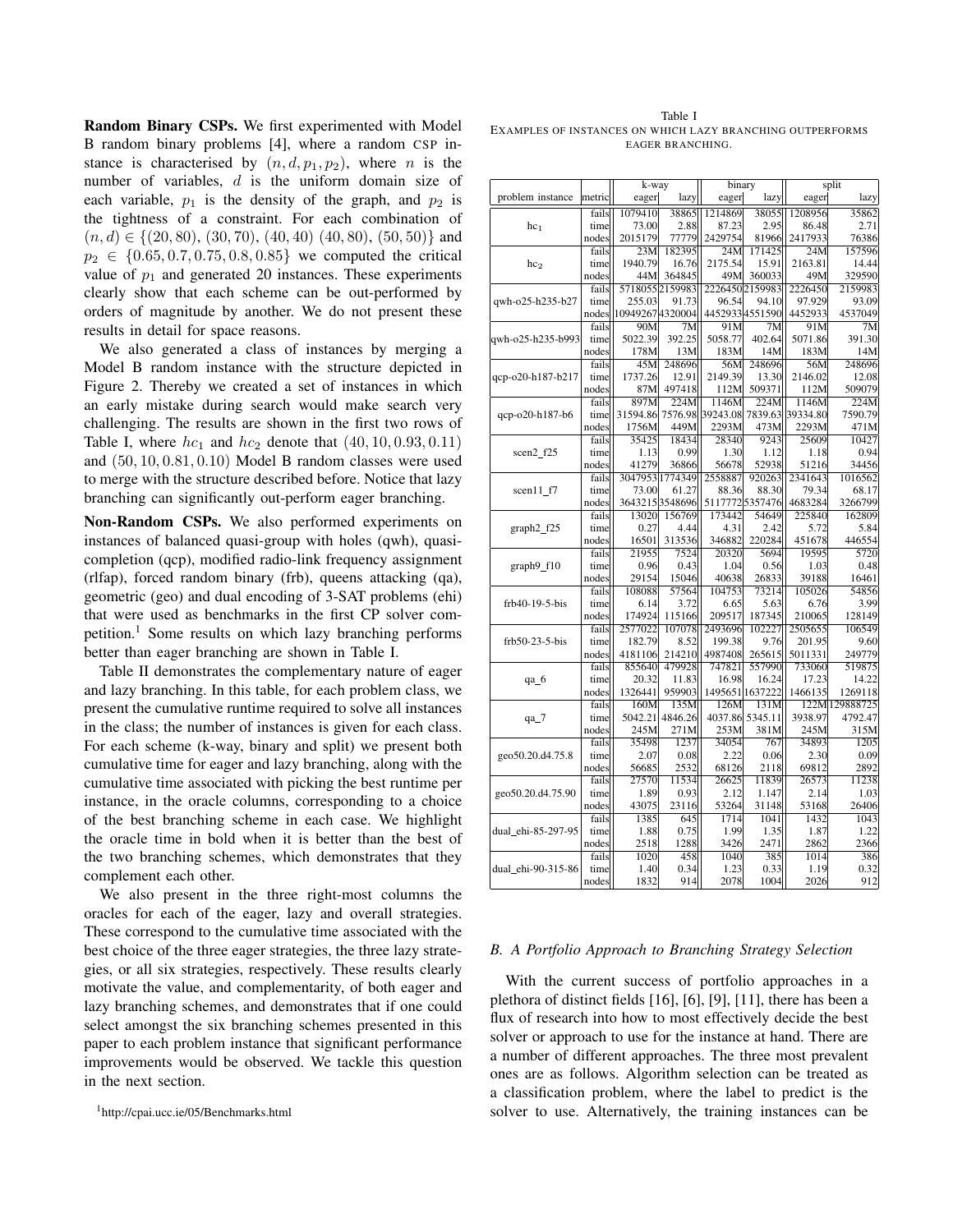CUMULATIVE TIME PER PROBLEM CLASS FOR EACH BRANCHING SCHEME. IN EACH CASE OF K-WAY, BINARY AND SPLIT BRANCHING WE SHOW THE CUMULATIVE TIME ASSOCIATED WITH<br>Cumulative time per problem class for each branching scheme. In eac CUMULATIVE TIME PER PROBLEM CLASS FOR EACH BRANCHING SCHEME. IN EACH CASE OF K-WAY, BINARY AND SPLIT BRANCHING WE SHOW THE CUMULATIVE TIME ASSOCIATED WITH PICKING THE BEST BRANCHING STRATEGY ON AN INSTANCE LEVEL (ORACLE). WE ALSO PRESENT THE CUMULATIVE GLOBAL ORACLE TIME WHICH ASSUMES THAT THE BEST OF ALL SIX PICKING THE BEST BRANCHING STRATEGY ON AN INSTANCE LEVEL (ORACLE). WE ALSO PRESENT THE CUMULATIVE GLOBAL ORACLE TIME WHICH ASSUMES THAT THE BEST OF ALL SIX BRANCHING STRATEGIES WAS CHOSEN. BRANCHING STRATEGIES WAS CHOSEN.

|                | overall                     |                   |        |                                |                                |  |                                              |                        |                                                                                                                                                                                                                                                                                                                                                               |          |          |            |    |             |            |            |               |            |                                                                                                                                                                                                                                           |  |
|----------------|-----------------------------|-------------------|--------|--------------------------------|--------------------------------|--|----------------------------------------------|------------------------|---------------------------------------------------------------------------------------------------------------------------------------------------------------------------------------------------------------------------------------------------------------------------------------------------------------------------------------------------------------|----------|----------|------------|----|-------------|------------|------------|---------------|------------|-------------------------------------------------------------------------------------------------------------------------------------------------------------------------------------------------------------------------------------------|--|
| overall oracle | $\mathbf{lazy}$             |                   |        |                                |                                |  |                                              |                        | $\begin{array}{r l} \hline 51.55 \\ \hline 57.29 \\ \hline 121.11 \\ \hline 512.15 \\ \hline 872.56 \\ \hline 98.99 \\ \hline 99.17 \\ \hline 101.18 \\ \hline 11.11 \\ \hline 121.18 \\ \hline 131.18 \\ \hline 141.18 \\ \hline 151.18 \\ \hline 161.18 \\ \hline 181.18 \\ \hline 181.18 \\ \hline 191.18 \\ \hline 191.19 \\ \hline 141.19 \\ \hline 141$ |          |          |            |    |             |            |            |               |            | $\frac{18}{230}$                                                                                                                                                                                                                          |  |
|                | eager                       |                   |        |                                |                                |  |                                              |                        | $\begin{array}{r} 1438.75 \\ 3438.70 \\ 3426.71 \\ 28265.71 \\ 3539.13 \\ 5359.11 \\ 5359.12 \\ 5359.13 \\ 5359.14 \\ 648.7 \\ 748.7 \\ 843.7 \\ 843.7 \\ 853.6 \\ 853.6 \\ 853.6 \\ 853.6 \\ 873.6 \\ 96.7 \\ 1.12 \\ 1.13 \\ 2.00 \\ 1.11 \\ 2.00 \\ 2.00 \\ 2.00 \\ 2.00 \\ 2.00 \\ 2.00 \\ 2$                                                             |          |          |            |    |             |            |            |               |            |                                                                                                                                                                                                                                           |  |
|                | oracle                      |                   |        |                                |                                |  |                                              |                        | $\begin{array}{r} 34.13 \\ 231.31 \\ 231.31 \\ -231.35 \\ -231.36 \\ -231.36 \\ -231.36 \\ -231.36 \\ -231.36 \\ -231.36 \\ -231.36 \\ -231.36 \\ -231.36 \\ -231.36 \\ -231.36 \\ -231.36 \\ -231.36 \\ -231.36 \\ -231.36 \\ -231.36 \\ -231.36 \\ -231.36 \\ -231.36 \\ -231.36 \\ -231.36 \\ -231.36 \\ -231.3$                                           |          |          |            |    |             |            |            |               |            |                                                                                                                                                                                                                                           |  |
|                | $\sup_{\text{Iazy}}$        |                   |        |                                |                                |  |                                              |                        | $\begin{array}{r} 34.13 \\ 38.82 \\ 288.87 \\ 13.130.59 \\ -13.80.51 \\ -13.80.51 \\ -13.80.51 \\ -13.80.51 \\ -13.80.51 \\ -13.80.51 \\ -13.80.51 \\ -13.80.51 \\ -13.80.51 \\ -13.80.51 \\ -13.80.51 \\ -13.80.51 \\ -13.80.51 \\ -13.80.51 \\ -13.80.51 \\ -13.80.51 \\ -13.80.51 \\ -13.80.51 \\$                                                         |          |          |            |    |             |            |            |               |            |                                                                                                                                                                                                                                           |  |
|                | eager                       |                   |        |                                |                                |  |                                              |                        |                                                                                                                                                                                                                                                                                                                                                               |          |          |            |    |             |            |            |               |            | $\frac{1.38}{24.67}$                                                                                                                                                                                                                      |  |
|                | oracle                      |                   |        |                                |                                |  |                                              |                        | $\begin{array}{r} 38.93\\ 38.23\\ 110.17\\ 23110.17\\ -23110.17\\ -23110.17\\ -23110.17\\ -23110.17\\ -23110.17\\ -23110.17\\ -23110.17\\ -23110.17\\ -23110.17\\ -23110.17\\ -23110.17\\ -23110.17\\ -23110.17\\ -23110.17\\ -23110.17\\ -23110.17\\ -23110.17\\ -23110.17\\ -$                                                                              |          |          |            |    |             |            |            |               |            |                                                                                                                                                                                                                                           |  |
|                | binary<br>$\frac{1}{2}$     |                   |        |                                |                                |  |                                              |                        | $\begin{array}{r} 38.33 \\ 38.31 \\ 38.32 \\ 38.33 \\ 523.37 \\ 523.38 \\ 63.39 \\ 63.31 \\ 63.32 \\ 63.33 \\ 64.33 \\ 65.33 \\ 66.33 \\ 67.33 \\ 68.33 \\ 69.33 \\ 60.33 \\ 60.33 \\ 60.33 \\ 60.33 \\ 60.33 \\ 60.33 \\ 60.33 \\ 60.33 \\ 60.33 \\ 60.33 \\ 60.33 \\ 60.33 \\ 60.33 \\ 60.33 \\ $                                                           |          |          |            |    |             |            |            |               |            |                                                                                                                                                                                                                                           |  |
|                | eager                       |                   |        |                                |                                |  |                                              |                        |                                                                                                                                                                                                                                                                                                                                                               |          |          |            |    |             |            |            |               |            |                                                                                                                                                                                                                                           |  |
|                | oracle                      |                   |        |                                |                                |  |                                              |                        | $\begin{array}{r} 8.28 \\ 8.33 \\ 8.35 \\ 8.49 \\ 8.51 \\ 8.52 \\ 8.53 \\ 8.54 \\ 8.55 \\ 8.56 \\ 8.57 \\ 8.58 \\ 8.58 \\ 8.58 \\ 8.58 \\ 8.58 \\ 8.58 \\ 8.58 \\ 8.58 \\ 8.58 \\ 8.58 \\ 8.58 \\ 8.58 \\ 8.58 \\ 8.58 \\ 8.58 \\ 8.58 \\ 8.58 \\ 8.58 \\ 8.58 \\ 8.58 \\ 8.58 \\ 8.58 \\ 8.58 \\ 8.58 \\ 8.$                                                 |          |          |            |    |             |            |            |               |            |                                                                                                                                                                                                                                           |  |
|                | $\frac{k \cdot way}{ln zy}$ |                   |        |                                |                                |  |                                              |                        |                                                                                                                                                                                                                                                                                                                                                               |          |          |            |    |             |            |            |               |            | $\frac{1.18}{22.33}$                                                                                                                                                                                                                      |  |
|                | eager                       |                   |        |                                |                                |  |                                              |                        |                                                                                                                                                                                                                                                                                                                                                               |          |          |            |    |             |            |            |               |            | $\begin{array}{r l} \hline 160.02 \\ \hline 3815.81 \\ \hline 389.07.34 \\ \hline 399.07.34 \\ \hline 391.38 \\ \hline 391.38 \\ \hline 311.81 \\ \hline 311.81 \\ \hline 321.81 \\ \hline 331.81 \\ \hline 341.82 \\ \hline \end{array}$ |  |
| number of      | instances                   |                   |        |                                |                                |  |                                              |                        |                                                                                                                                                                                                                                                                                                                                                               |          |          |            |    |             |            | $_{\rm 8}$ | $\frac{8}{2}$ |            | $\approx$                                                                                                                                                                                                                                 |  |
|                | problem class               | $\overline{hc_1}$ | $hc_2$ | qwh-25 (easy)<br>qwh-25 (hard) | qcp-20 (easy)<br>qcp-20 (hard) |  | rifapModScens (unsat)<br>rifapModScens (sat) | rlfapModGraphs (unsat) | rlfapModGraphs (sat)                                                                                                                                                                                                                                                                                                                                          | frb40-19 | frb45-21 | $frb50-23$ | ga | geom (unsat | geom (sat) | $chi-85$   | $chi-90$      | bqwh15-106 | bqwh18-141                                                                                                                                                                                                                                |  |

clustered and the best solver chosen for each cluster. The third approach is to predict the runtime of each solver on a particular instance using a regression model and choose the solver with the lowest predicted runtime.

We investigate all three approaches. We converted each instance of our non-random problem set into SAT using the direct encoding [14]. In each case, we use the same 54 base SAT features as those used in SATzilla [15]. These features take into account aspects of the problem such as the number of variables, number of clauses, number of variables per clause, the number of clauses a variable typically appears in, the percentage of positive to negative literals per clause, and various other measures. We evaluate the performance of each approach on the three possible portfolios – just the eager branching schemes, just the lazy branching schemes and both combined – using ten-fold cross-validation. The entire set of instances is split into ten sets of roughly equal size. The combination of nine of these sets is used for training and the remaining one for testing. This process is repeated until every subset has been used for testing. For branching scheme selection as a classification problem we use the AdaBoost , BayesNet , DecisionTable , IBk with 1, 3, 5 and 10 neighbours, J48, JRip, MultilayerPerceptron, OneR, PART, RandomForest , RandomTree and SVM with radial basis function and sigmoid function kernels machine learning algorithms. For clustering, we use ISAC [7]. For the regression-based approaches, we use the algorithms AdditiveRegression , GaussianProcesses , LinearRegression, M5P, M5Rules, REPTree, SMOreg and SVM with *ε* and *ν* kernels. For all algorithms except ISAC, we use the Weka [5] implementations.

Table III shows the results for the three types of different portfolios. We compare each portfolio on PAR10 score, based on a timeout of 3600 seconds. We compute the mean average over the PAR10 scores of all instances. For each problem instance, we record the time it takes to solve it using the chosen solver, or record ten times the timeout if it was not solved. Also presented in the first two lines of this table is the performance of the single best branching strategy, and the performance of the oracle which selects the best possible strategy on an instance-by-instance basis.

For both the eager and lazy portfolios, there is practically no gap between the best single solver and the oracle. In these cases, we are better off just sticking to only one of the heuristics, as the potential benefits of choosing one dynamically are very small. If the eager and lazy schemes are combined into a single portfolio however, there is a dramatic difference between selecting the same branching scheme for all instances and choosing the best one. It is clearly beneficial to attempt to dynamically select a branching strategy. The 'combined' column shows the performance of different machine learning methods for selecting amongst both eager and lazy branching schemes.